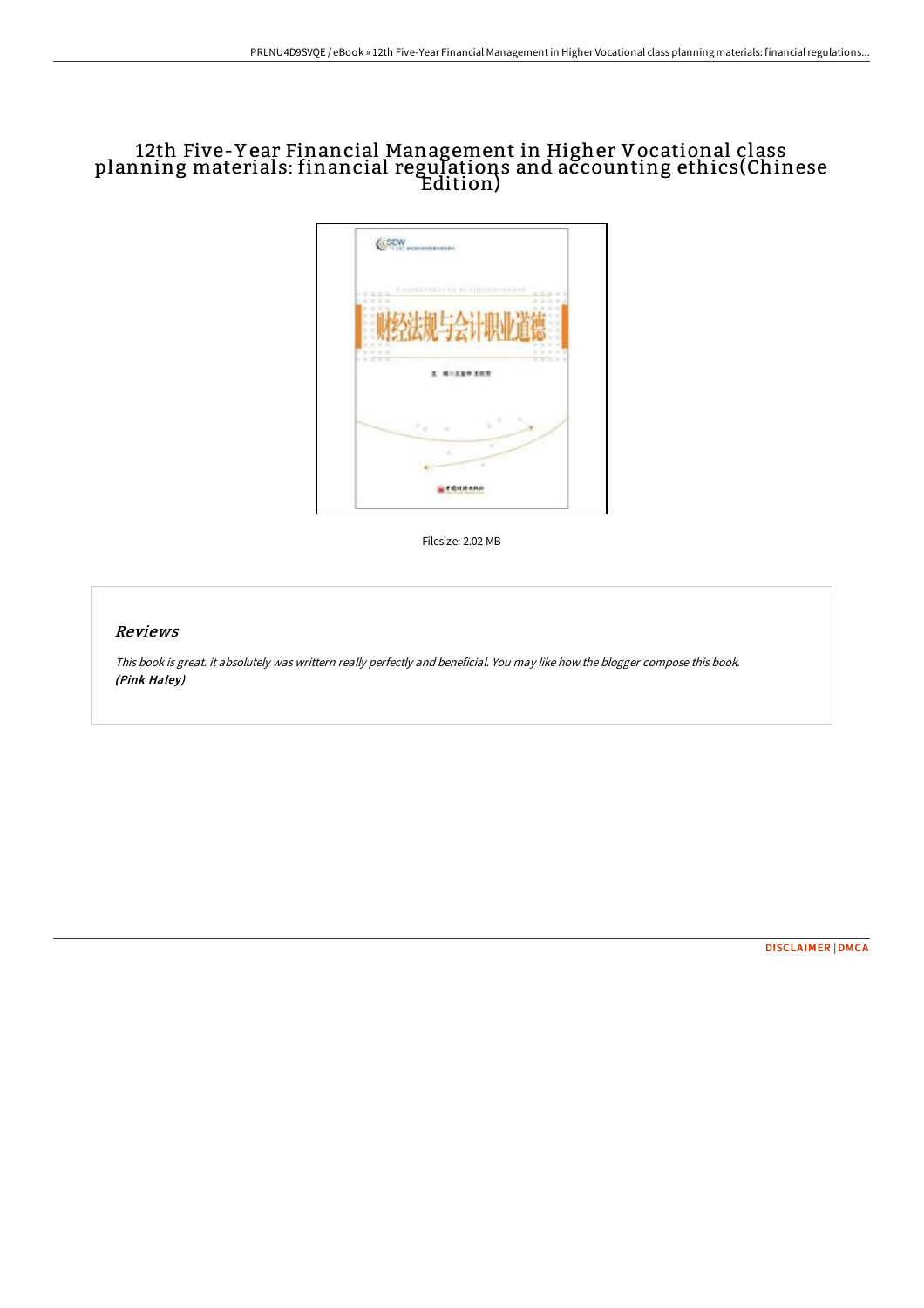## 12TH FIVE-YEAR FINANCIAL MANAGEMENT IN HIGHER VOCATIONAL CLASS PLANNING MATERIALS: FINANCIAL REGULATIONS AND ACCOUNTING ETHICS(CHINESE EDITION)



paperback. Condition: New. Paperback. Pub Date: 2012 09 of Pages: 161 in Publisher: China Economic Publishing House 12th Five-Year the higher vocational Financial Management class planning textbook: Financial regulations and accounting professional ethics based on accounting qualification examination syllabus (Amendment) written for the vocational colleges Accounting Majors in relevant teaching. as a student to participate in the qualification examination counseling used as social workers to participate in the accounti.